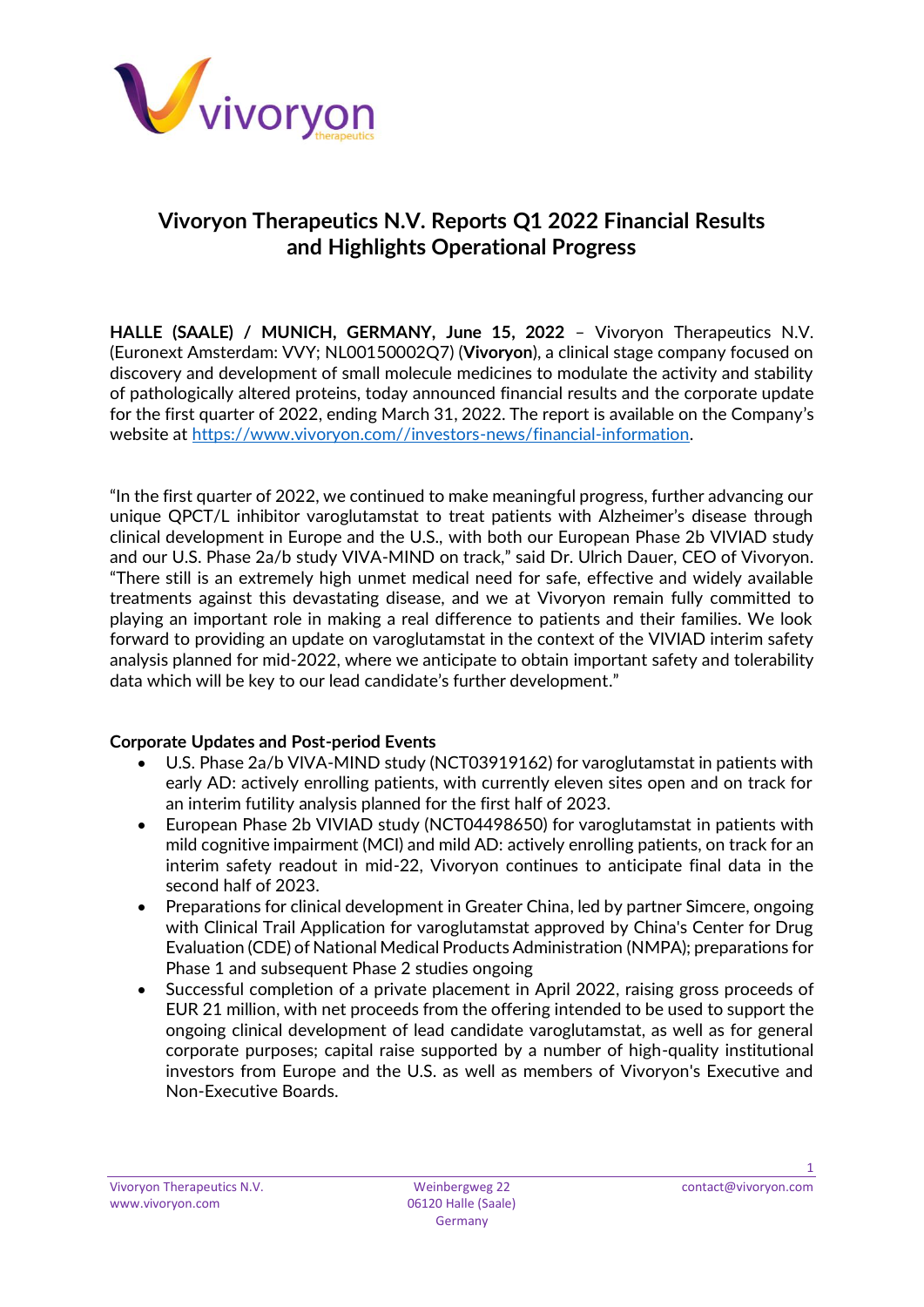

## **Financial Results for Q1 of 2022**

In the first quarter of 2022, **research and development expenses** amounted to EUR 5.8 million and increased compared to the first quarter of 2021 (EUR 4.3 million). This increase was mainly driven by costs associated with production cost for our compound varoglutamstat/PQ912 which is used in the VIVIAD trial as well as in the US trial VIVA-MIND which started in the fourth quarter of 2021.

**General and administrative expenses** decreased to EUR 0.8 million (Q1 2021: EUR 1.2 million). This decrease is largely attributable to consulting (Q1-2022: EUR 0.3 million, Q1-2021: EUR 0.6 million) and share based payment expense (Q1-2022: EUR 0.1 million, Q1-2021: EUR 0.2 million). The Company did not generate any licensing revenue in the reporting period.

**Net loss** of the period was EUR 6.4 million compared to EUR 5.4 million in the first quarter of 2021.

The Company held EUR 7.7 million in **cash and cash equivalents** as of March 31, 2022, respectively EUR 14.7 million as of December 31, 2021.

On April 1, 2022 the Company completed a private placement by way of accelerated book building. The gross proceeds of the offering amounted to approximately EUR 21.0 million.

All results are in line with management expectations.

#### **Financial Guidance**

Vivoryon updated its financial guidance following the capital raise completed in April 2022. According to current planning and estimates, Vivoryon expects that its existing cash and cash equivalents will be sufficient to fund its research and development expenses as well as the general and administrative expenses and cash flows from investing and financing activities at least through end of May 2023. This guidance does not include potential milestone payments from development partnerships, potential payments from licensing agreements and/or additional financing measures, as far as such payments have not yet been recognized in revenues. The financial guidance takes into account all costs to ensure sustainable study drug supply with varoglutamstat for the VIVA-MIND U.S. study.

Additional information regarding other relevant information is included in the financial statements as of December 31, 2021, which is included in the Company's Annual Report 2021.